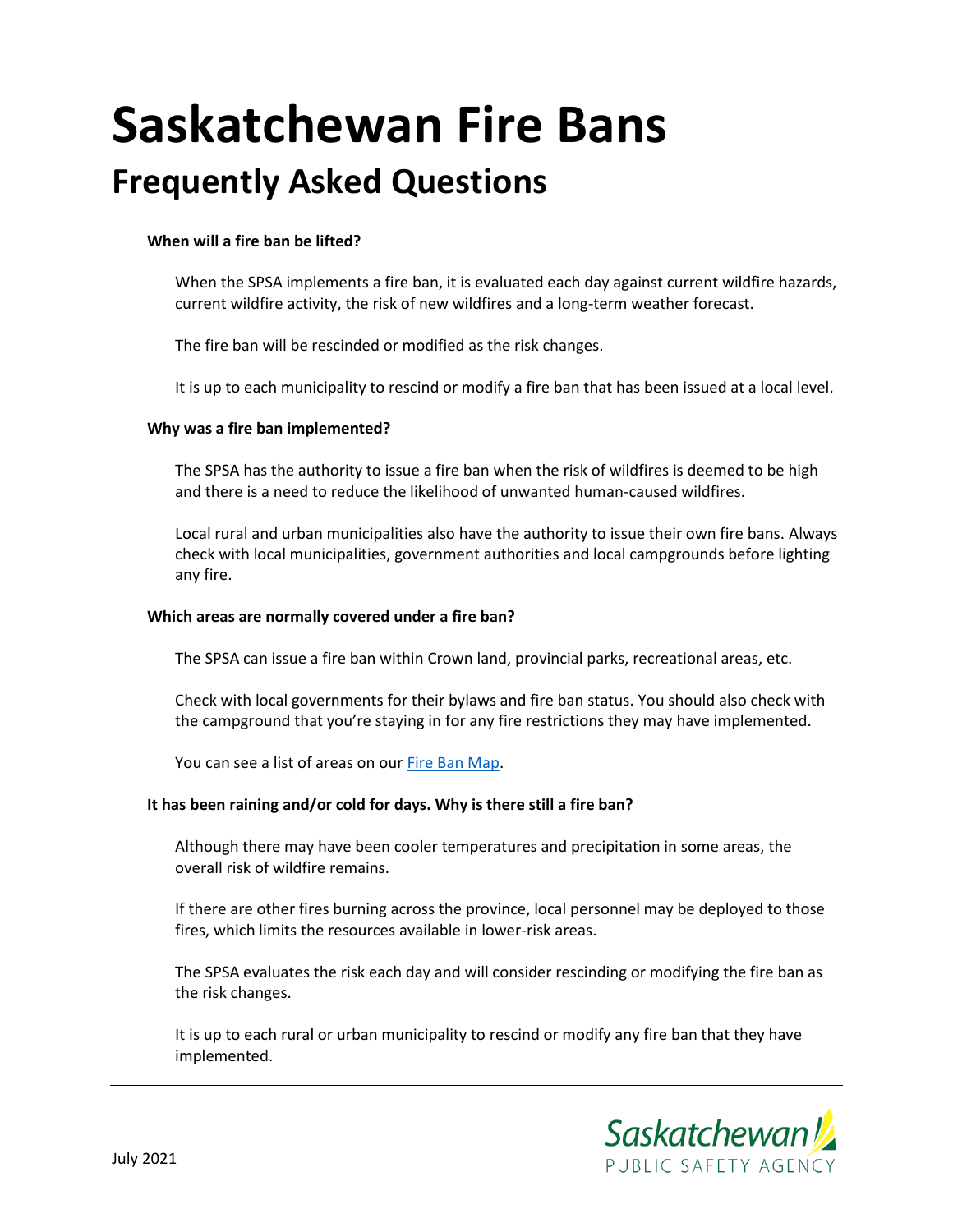## **What fines / penalties are in place for violating a fire ban order?**

As per *The Wildfire Act*, those in violation of a provincial fire ban order can face a fine of up to \$500,000 per day (or part day) and/or imprisonment for up to three years. They could also be liable for covering the costs of the resulting wildfire.

If someone violates a municipal fire bylaw, the fine would be pursuant to the municipal bylaw.

#### **Is Crown land closed to the public during a fire ban?**

Crown land is not typically closed during a fire ban. Visitors and residents are urged to exercise extreme caution to prevent wildfires while on Crown land.

#### **During a fire ban, where can I have a campfire?**

You can see the current fire bans on [this map.](http://environment.gov.sk.ca/firefiles/MunicipalFireBans.pdf) Restrictions do not include areas that are within the boundaries of local government. Those areas are bound by local bylaws.

Always check with local municipalities, government authorities and local campgrounds before lighting any fire.

## **Can I have a campfire on my own personal, privately owned property?**

You cannot have a campfire if your municipality has implemented a fire ban.

Check with your local municipality or government official, or vie[w this map,](http://environment.gov.sk.ca/firefiles/MunicipalFireBans.pdf) to find out if a fire ban has been implemented in your area.

# **What types of stoves / ovens are allowed during a fire ban?**

Propane and gas appliances and liquid fueled stoves are permitted.

Check with local governments for their bylaws and fire ban status. You should also check with the campground that you're staying in for any fire restrictions they may have implemented.

# **What types of grills are allowed during a fire ban?**

Grills using charcoal briquettes are permitted.

Check with local governments for their bylaws and fire ban status. You should also check with the campground that you're staying in for any fire restrictions they may have implemented.

# **Are fireworks, firecrackers or sky lanterns allowed during a fire ban?**

No, fireworks, firecrackers and sky lanterns are not allowed during a fire ban as they represent a significant fire risk.